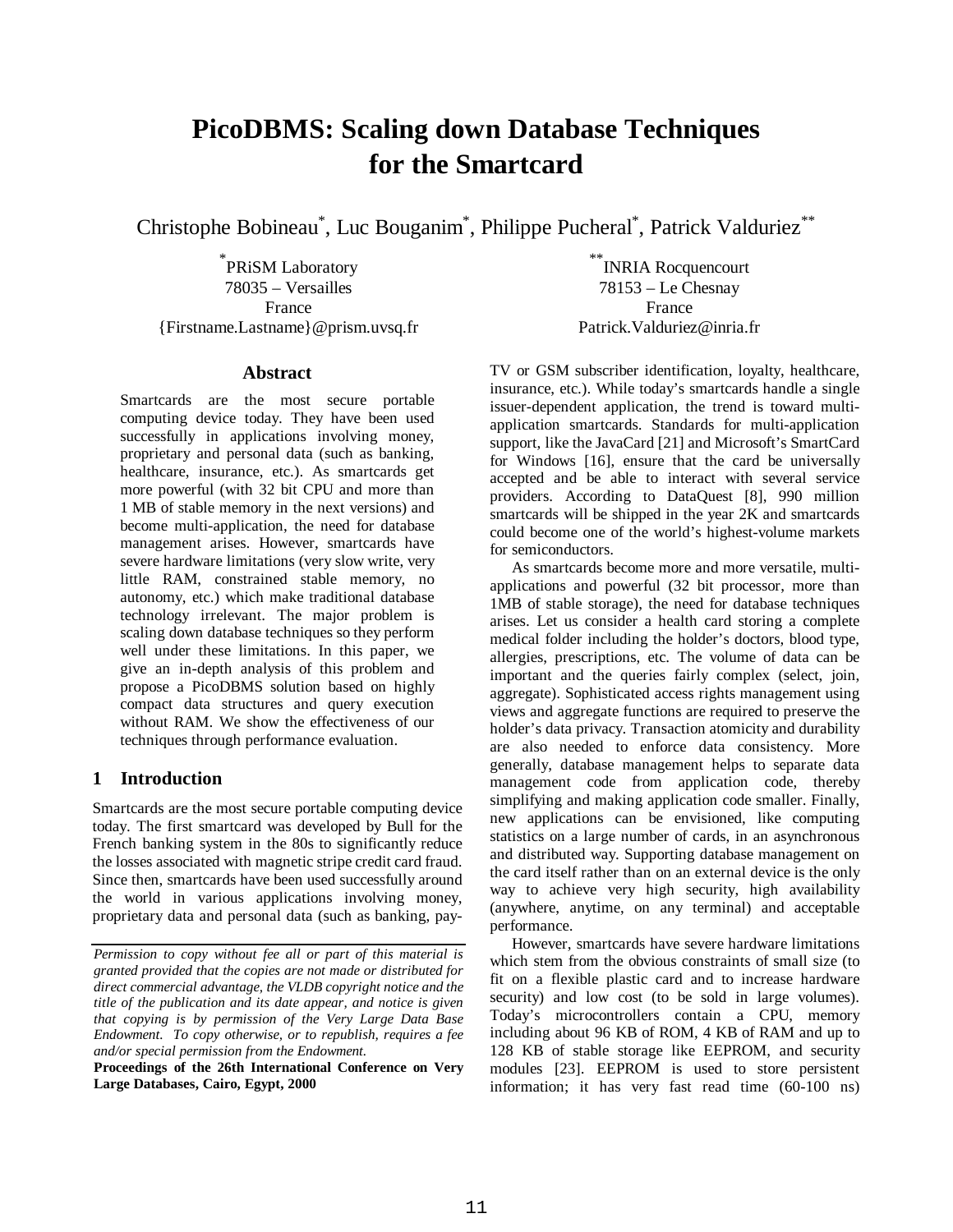comparable to RAM but very slow write time (10 ms/word). Following Moore's law for processor and memory capacities, smartcards will get rapidly more powerful. Existing prototypes, like Gemplus's Pinocchio card [10], bypass the current memory bottleneck by connecting an additional chip of 2MB of Flash memory to the microcontroller. Although a significant improvement over today's cards, this is still very restricted compared to other portable, less secure, devices such as Personal Digital Assistants (PDA). Furthermore, smartcards are not autonomous, *i.e.,* have no independent power supply, thereby precluding asynchronous and disconnected processing.

These limitations (tiny RAM, little stable storage, very costly write and lack of autonomy) make traditional database techniques irrelevant. Typically, traditional DBMS exploit significant amounts of RAM and use caching and asynchronous I/Os to reduce disk access overhead as much as possible. With the extreme constraints of the smartcard, the major problem is scaling down database techniques. While there has been much excellent work on scaling up to deal with very large databases, *e.g.,* using parallelism, scaling down has not received much attention by the database research community. However, scaling down in general is getting very important for commodity computing and is quite difficult [12].

Some DBMS designs have addressed the problem of scaling down. Light versions of popular DBMS like Sybase Adaptive Server Anywhere [22], Oracle 8i Lite [18] or DB2 Everywhere [13] have been primarily designed for portable computers and PDA. They have a small footprint which they obtain by simplifying and componentizing the DBMS code. However, they use relatively much RAM and stable memory and do not address the more severe limitations of smartcards. ISOL's SQLJava Machine DBMS [7] is the first attempt towards a smartcard DBMS and SCQL [15], the standard for smartcard database language, emerges. While both designs are limited to single select, they exemplify the strong interest for dedicated smartcard DBMS.

In this paper, we address the problem of scaling down database techniques and propose the design of what we call a PicoDBMS. This work is done in the context of a new project with Bull Smart Cards and Terminals. The design has been made with smartcard applications in mind but its scope extends as well to any ultra-light computer device based on a secured monolithic chip. This paper makes the following contributions:

- We analyze the requirements for a PicoDBMS based on a typical healthcare application and justify its minimal functionality.
- We give an in-depth analysis of the problem by considering the smartcard hardware trends and derive design principles for a PicoDBMS.
- We propose a new pointer-based storage model that integrates data and indices in a unique compact data structure.
- We propose query execution techniques which handle complex query plans (including joins and aggregates) with no RAM consumption.
- We show the effectiveness of each technique through performance evaluation.

This paper is organized as follows. Section 2 illustrates the use of take-away databases in various classes of smartcard applications and presents in more details the requirements of the health card application. Section 3 analyzes the smartcard hardware constraints and gives the problem definition. Sections 4 - 5 present and assess the PicoDBMS' storage model and query execution model, respectively. Section 6 concludes.

# **2 Smartcard Applications**

In this section, we discuss the major classes of emerging smartcard applications and their database requirements. Then, we illustrate these requirements in further details with the health card application, which we will use as reference example in the rest of the paper.

## **2.1 Database Management Requirements**

Table 1 summarizes the database management requirements of the following typical classes of smartcard applications.

| Applications           | Volume | Select / Project | Join | Group by / Distinct | Access rights<br>views | Atomicit | Jurability | Statistics |
|------------------------|--------|------------------|------|---------------------|------------------------|----------|------------|------------|
| Money & identification | tiny   |                  |      |                     |                        |          |            |            |
| Downloadable DB        | high   |                  |      |                     |                        |          |            |            |
| User environment       | medium |                  |      |                     |                        |          |            |            |
| Personal folder        | high   |                  |      |                     |                        |          |            |            |

**Table 1:** *Typical application's profiles* 

- *Money and identification:* examples of such applications are credit cards, e-purse, SIM for GSM, phone cards, transportation cards. They are representative of today's applications, with very few data (typically the holder's identifier and some status information). Querying is not a concern and access rights are useless since cards are protected by PIN-codes. Their unique requirement is update atomicity.
- *Downloadable databases:* they are predefined packages of data (*e.g.,* list of restaurants, hotels and tourist sites, catalogs…) that can be downloaded on the card – for example, before traveling – and be accessed from any terminal. Data availability is the major concern here. The volume of data can be important and the queries complex. The data are typically read-only and public.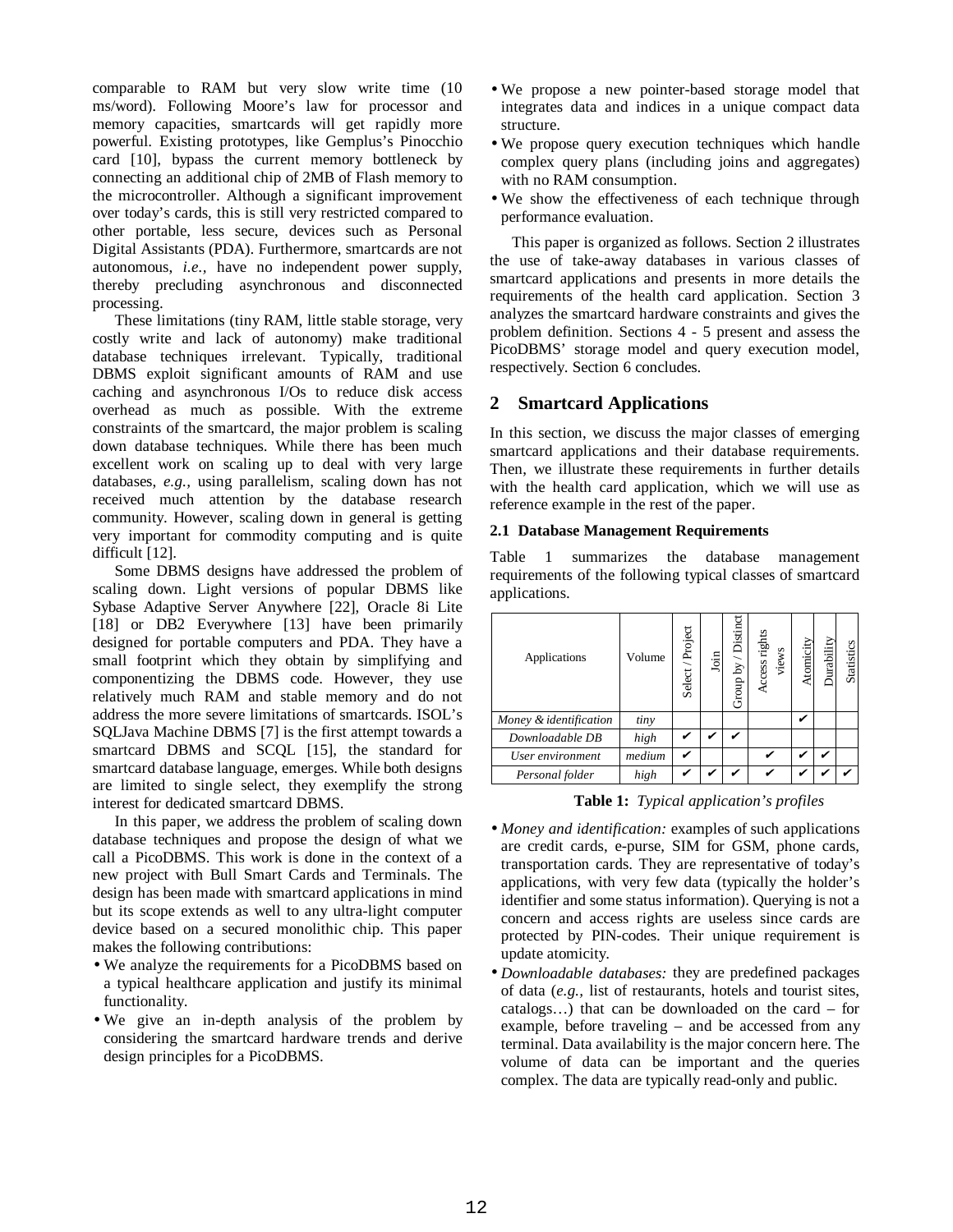- *User environment:* the objective is to store in a smartcard an extended profile of the card's holder including, among others, data regarding the computing environment (PC's configuration, passwords, cookies, bookmarks, software licenses…), an address book as well as an agenda. Queries remain simple, as data are not related. However, the data are highly private and must be protected by sophisticated access rights (*e.g.,* the card's holder may want to share a subset of her address book or bookmark list with a subset of persons). Transaction atomicity and durability are also required.
- *Personal folders:* personal folders may be of different nature: scholastic, healthcare, car maintenance history, loyalty. They roughly share the same requirements, which we illustrate next with the healthcare example. Note that queries involving data issued from different folders can make sense. For instance, one may be interested in discovering associations between some disease and the scholastic level of the card holder. This raises the interesting issue of maintaining statistics on a population of cards or mining their content asynchronously.

#### **2.2 The Health Card Application**

The health card is very representative of personal folder applications and has strong database requirements. Several countries (France, Germany, USA, Russia, Korea…) are developing healthcare applications on smartcards [5]. The initial idea was to give to each citizen a smartcard containing her identification and insurance data. As smartcard storage capacity increases, the information stored in the card can be extended to the holder's doctors, emergency data (blood type, allergies, vaccination…), surgical operations, prescriptions, insurance data and even links to heavier data (*e.g.,* X-ray examination, scanner images…) stored on hospital servers. Different users may query, modify and create data in the holder's folder: the doctors who consult the patient's past records and prescribe drugs, the surgeons who perform exams and operations, the pharmacists who deliver drugs, the insurance agents who refund the patient, public organizations which maintain statistics or study the impact of drugs correlation in population samples and finally the holder herself.

We can easily observe that: (i) the amount of data is significant (more in terms of cardinality than in terms of volume because most data can be encoded), (ii) queries can be rather complex (*e.g.,* a doctor asks for the last antibiotics prescribed to the patient), (iii) sophisticated access rights management using views and aggregate functions are highly required (*e.g.,* a statistical organization may access aggregate values only but not the raw data), (iv) atomicity must be preserved (*e.g.,* when the pharmacist delivers drugs) and (v) durability is mandatory, without compromising data privacy (logged data stored outside the card must be protected).

One may wonder whether the holder's health data must be stored in a smartcard or in a centralized database. The benefit of distributing the healthcare database on smartcards is threefold. First, health data must be made highly available (anywhere, anytime, on any terminal and without requiring a network connection). Second, storing sensitive data on a centralized server may hurt privacy. Third, maintaining a centralized database is fairly complex due to the variety of data sources. Assuming the health data is stored in the smartcard, the next question is why the aforementioned database capabilities need be hosted in the smartcard rather than the terminals. The answer is again availability (the data must be exploited on any terminal) and privacy. Regarding privacy, since the data must be confined in the chip, so must be the query engine and the view manager. The smartcard being the unique trusted part of the system, access rights and transaction management cannot be delegated to an untrusted terminal.

## **3 Problem Formulation**

In this section, we make clear the smartcard constraints in order to derive design rules for the PicoDBMS and state the problem. Our analysis is based on the characteristics of both existing smartcard products and current prototypes [23, 10], and thus, should be valid for a while. We also discuss how the main constraints of the smartcard will evolve in a near future.

## **3.1 SmartCard constraints**

Current smartcards include in a monolithic chip, a 32 bits RISC processor at about 30 MIPS, memory modules (of about 96 KB of ROM, 4 KB of static RAM and 128 KB of EEPROM), security components and take their electrical energy from the terminal [23]. ROM is used to store the operating system, fixed data and standard routines. RAM is used as working memory for calculating results. EEPROM is used to store persistent information. EEPROM has very fast read time (60-100 ns/word) comparable to RAM, but a dramatically slow write time (10 ms/word).

The main constraints of current smartcards are therefore: (i) the very limited storage capacity; (ii) the very slow write time in EEPROM; (iii) the extremely reduced size of the RAM; (iv) the lack of autonomy and  $(v)$  a high security level that must be preserved in all situations. These constraints strongly distinguish smartcards from any other computing devices, including lightweight computers like PDA.

Let us now consider how hardware advances can impact these constraints, in particular memory size. Current smartcards rely on a well established and slightly out-of-date hardware technology (0.35µm) in order to minimize the production cost (less than five dollars) and increase security [20]. Furthermore, up to now, there was not a real need for large memories in smartcard applications like holder's identification. According to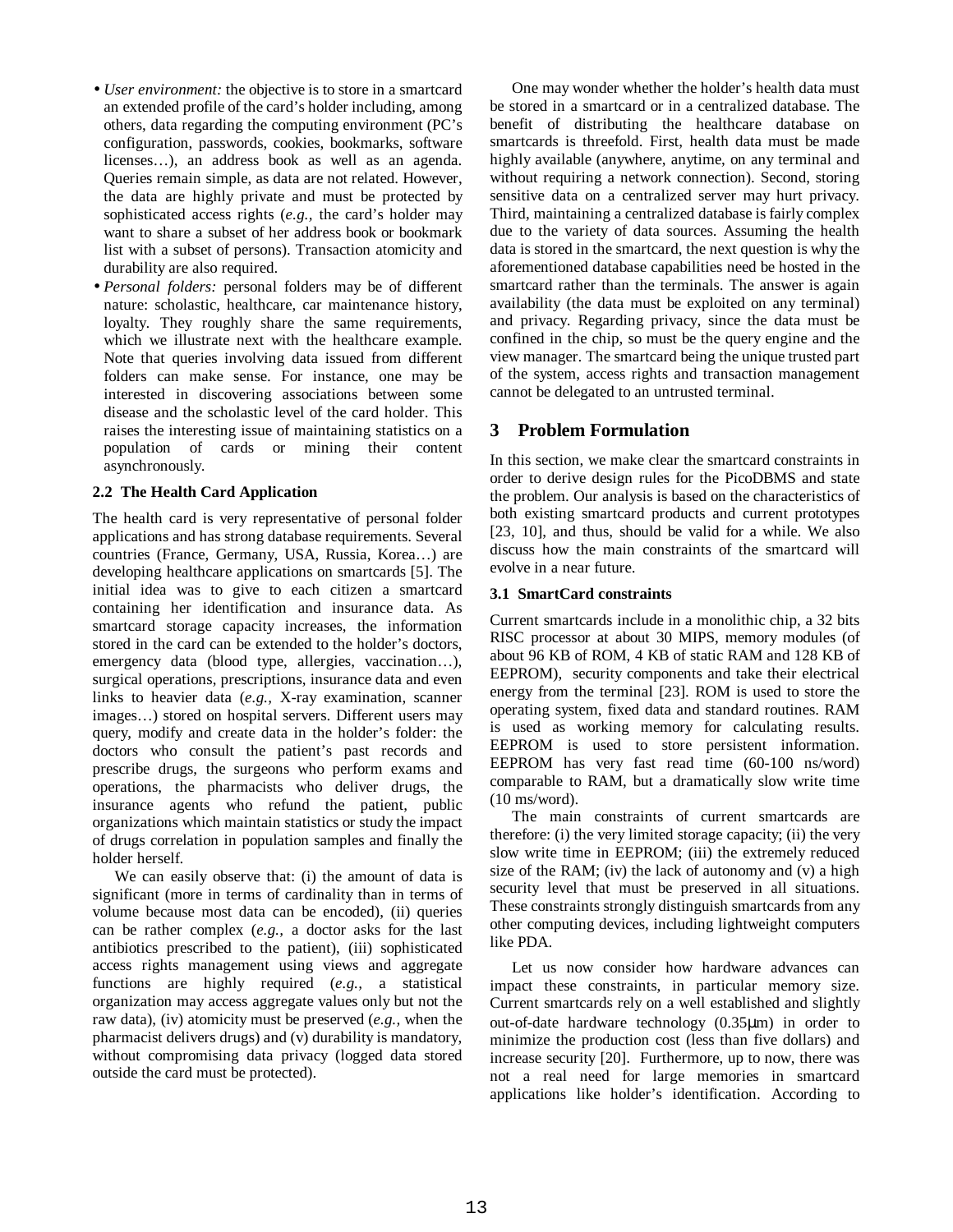major smartcard providers, the market pressure generated by emerging large storage demanding applications will lead to a rapid increase of the smartcard storage capacity. This evolution is however constrained by the smartcard tiny die size fixed to 25 mm² in the ISO standard [14], which pushes for more integration. This limited size is due to security considerations (to minimize the risk of physical attack [2]) and practical constraints (*e.g.,* the chip should not break when the smartcard is flexed). Another solution to relax the storage limit is to extend the smartcard storage capacity with external memory modules. This is being experienced by Gemplus which recently announced Pinocchio [10], a smartcard equipped with 2 MB of Flash memory linked to the microcontroller by a bus. Since hardware security can no longer be provided on this memory, its content must be either non-sensitive or encrypted.

| <b>Memory type</b> | <b>EEPROM</b>   | <b>FLASH</b>      | <b>FeRAM</b>           |
|--------------------|-----------------|-------------------|------------------------|
| Read time (/word)  | 60 to 150 ns    | 70 to 200 ns      | 150 to 200 ns          |
| Write time (/word) | $10 \text{ ms}$ | $5$ to $10 \mu s$ | 150 to 200 ns          |
| Erase time (/bank) | None            | 500 to 800 ms     | None                   |
| Lifetime $(*)$     | $105$ write     | $105$ erase       | $10^{10}$ to $10^{12}$ |
|                    | cycles per cell | cycles            | write cycles           |

\* A memory cell can be overwritten a finite number of times.

#### **Table 2:** *Performance of stable memories for the smartcard*

Another important issue is the performance of stable memory. Possible alternatives to the EEPROM are Flash memory and Ferroelectric RAM (FeRAM) [9] (see Table 2 for performance comparisons). Flash is more compact than EEPROM and then represents a good candidate for high capacity smartcards [10]. However, flash banks need be erased before writing, which is extremely slow. This makes Flash memory appropriated for applications with a high read/write ratio (*e.g.,* address books). FeRAM is undoubtedly an interesting option for smartcard as read and write times are both fast. Although its theoretical foundation was set in the early 50s, FeRAM is just emerging as an industrial solution. Therefore, FeRAM is expensive, less secure than EEPROM or Flash, and its integration with traditional technologies (such as CPUs) remains an issue. Thus FeRAM could be considered a serious alternative only in the very long term [9].

Given these considerations, we assume in this paper a smartcard with a reasonable stable storage area (few MB of  $EEPROM<sup>1</sup>$ ) and a small RAM area (some KB). Indeed, there is no clear interest to have a large RAM area, given that the smartcard is not autonomous, thus precluding asynchronous write operations. Moreover, more RAM means less EEPROM as the chip size is limited.

### **3.2 Impact on the PicoDBMS architecture**

We now analyze the impact of the smartcard constraints on the PicoDBMS architecture, thus justifying why traditional database techniques, and even lightweight DBMS techniques, are irrelevant. The smartcard's properties and their impact are:

- *Highly secure:* smartcard's hardware security makes it the ideal storage support for private data. The PicoDBMS must contribute to the data security by providing access right management and a view mechanism that allows complex view definitions (*i.e.,* supporting data composition and aggregation). The PicoDBMS code must not present security holes due to the use of sophisticated algorithms<sup>2</sup>.
- *Highly portable:* the smartcard is undoubtedly the most portable personal computer (the wallet computer). The data located on the smartcard are thus highly available. They are also highly vulnerable since the smartcard can be lost, stolen or accidentally destroyed. The main consequence is that durability cannot be enforced locally.
- *Limited storage resources:* despite the foreseen increase in storage capacity, the smartcard will remain the lightest representative of personal computers for a long time. This means that specific storage models and execution techniques must be devised to minimize the volume of persistent data (*i.e.,* the database) and the memory consumption during execution. In addition, the functionalities of the PicoDBMS must be carefully selected and their implementation must be as light as possible. The lightest the PicoDBMS, the biggest the onboard database.
- *Stable storage is main memory:* smartcard stable memory provides the read speed and direct access granularity of a main memory. Thus, a PicoDBMS can be considered as a *main memory DBMS* (*MMDBMS*). However the dramatic cost of writes distinguishes a PicoDBMS from a traditional MMDBMS. This impacts the storage and access methods of the PicoDBMS as well as the way transaction atomicity is achieved.
- *Non autonomous:* compared to other computers, the smartcard has no independent power supply, thereby precluding disconnected and asynchronous processing. Thus, all transactions must be completed while the card is inserted in a terminal (unlike PDA, write operations cannot be cached in RAM and reported on stable storage asynchronously).

#### **3.3 Problem Statement**

To summarize, our goal is to design a PicoDBMS including the following components:

- Storage manager: manages the storage of the database and the associated indices.
- Query manager: processes query plans composed of select, project, join and aggregates.
- Transaction manager: enforces the ACID properties and participates in distributed transactions.
- Access right manager: provides access rights on base data and on complex user-defined views.

 <sup>1</sup> Considering Flash instead of EEPROM will not change our conclusions. It will just exacerbate them.

 <sup>2</sup> Most security holes are the results of software bugs [20].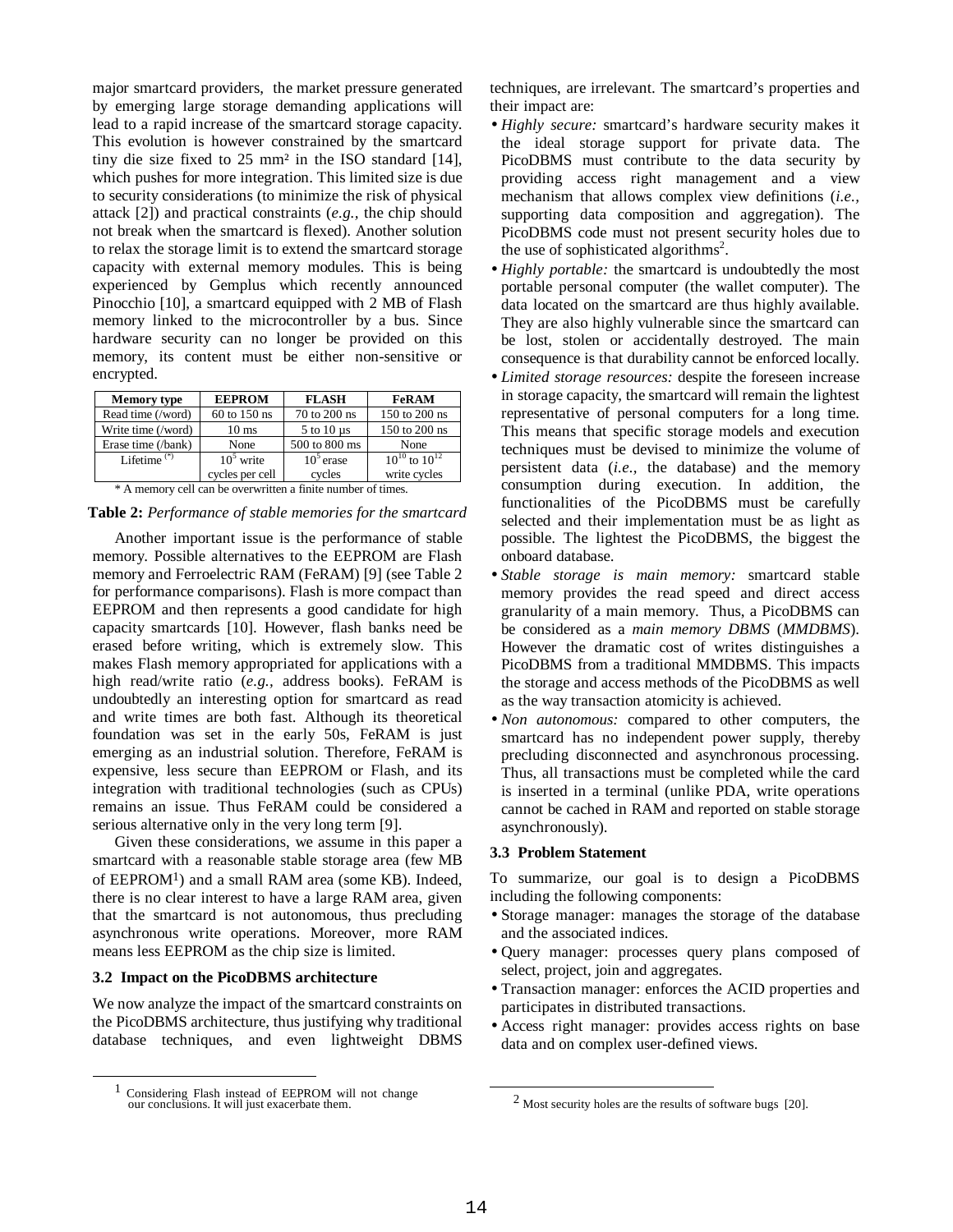Thus, the PicoDBMS hosted in the chip provides the minimal subset of functionality that is strictly needed to manage in a secure way the data shared by all onboard applications. Other components (*e.g.,* the GUI, a sort operator…) can be hosted in the terminal or be dynamically downloaded when needed, without threatening security. In the rest of this paper, we concentrate on the storage manager and the query manager which are the most impacted by the smarcard constraints. Smartcard-specific transaction manager description can be found in [4], while traditional techniques can be used for access right manager.

When designing the PicoDBMS's components, we must follow several design rules derived from the smartcard's properties:

- *Compactness rule:* minimize the size of data structures and the PicoDBMS code to cope with the limited stable memory area (a few MB).
- *RAM rule:* minimize the RAM usage given its extremely limited size (some KB).
- *Write rule:* minimize write operations given their dramatic cost  $(\approx 10 \text{ ms/word}).$
- *Read rule:* take advantage of the fast read operations  $\approx 100$  ns/word).
- *Access rule:* take advantage of the low granularity and direct access capability of the stable memory for both read and write operations.
- *Security rule:* never externalize private data from the chip and minimize the algorithms' complexity to avoid security holes.

## **4 PicoDBMS storage model**

In this section, following the design rules for a PicoDBMS, we discuss the storage issues and propose a very compact model based on a combination of flat storage, domain storage and ring storage. We also evaluate the storage cost of our storage model.

#### **4.1 Flat Storage**

The simplest way to organize data is *Flat Storage (FS)*, where tuples are stored sequentially and attribute values are embedded in the tuples. Although it does not impose it, the SCQL standard [15] considers FS as the reference storage model for smartcards. The main advantage of FS is access locality. However, in our context, FS has two main drawbacks:

- *Space consuming:* while normalization rules preclude attributes conjunction redundancy to occur, they do not avoid attribute value duplicates (*e.g.,* the attribute *Doctor.Specialty* may contain many duplicates).
- *Inefficient:* in the absence of index structures, all operations are computed sequentially. While this is convenient for old fashion cards (some KB of storage and a mono-relation select operator), this is no longer acceptable for future cards where storage capacity is likely to exceed 1MB and queries can be rather complex.

Adding index structures to FS may solve the second problem while worsening the first one. Thus, FS alone is not appropriate for a PicoDBMS.

#### **4.2 Domain Storage**

Based on the critique of FS, it follows that a PicoDBMS storage model should guarantee both data and index compactness. Let us first deal with data compactness. Since locality is no longer an issue in our context, pointerbased storage models inspired by MMDBMS [1, 17, 19] can help reducing the data storage cost. The basic idea is to preclude any duplicate value to occur. This can be achieved by grouping values in domains (sets of unique values). We call this model *Domain Storage (DS).* As shown in Figure 1, tuples reference their attribute values by means of pointers. Furthermore, a domain can be shared among several attributes. This is particularly efficient for enumerated types, which vary on a small and determined set of values<sup>3</sup>.



#### **Figure 1 :** *Domain Storage*

One may wonder about the cost of tuple creation, update and deletion since they may generate insertion and deletion of values in domains. While these actions are more complex than their FS counterpart, their implementation remains more efficient in the smartcard context, simply because the amount of data to be written is much smaller. To amortize the slight overhead of domain storage, we only store by domain all large attributes (*i.e.,* greater than a pointer size) containing duplicates. Obviously, attributes with no duplicates need not be stored by domain but with FS. Variable-size attributes – generally larger than a pointer – can also be advantageously stored in domains even if they do not contain duplicates. The benefit is not storage savings but memory management simplicity (all tuples of all relations become fixed-size).

#### **4.3 Ring Storage**

We now address index compactness along with data compactness. Unlike disk-based DBMS that favor indices which preserve access locality, smartcards should make intensive use of secondary (*i.e.,* pointer-based) indices. The issue here is to make these indices as compact as possible. Let us first consider select indices. A select index is typically made of two parts: a collection of values and a collection of pointers linking each value to all tuples sharing it. Assuming the indexed attribute varies on a domain, the index's collection of values can be saved since

 $\frac{3}{3}$  Compression techniques can be advantageously used in conjunction with DS to increase compactness [11].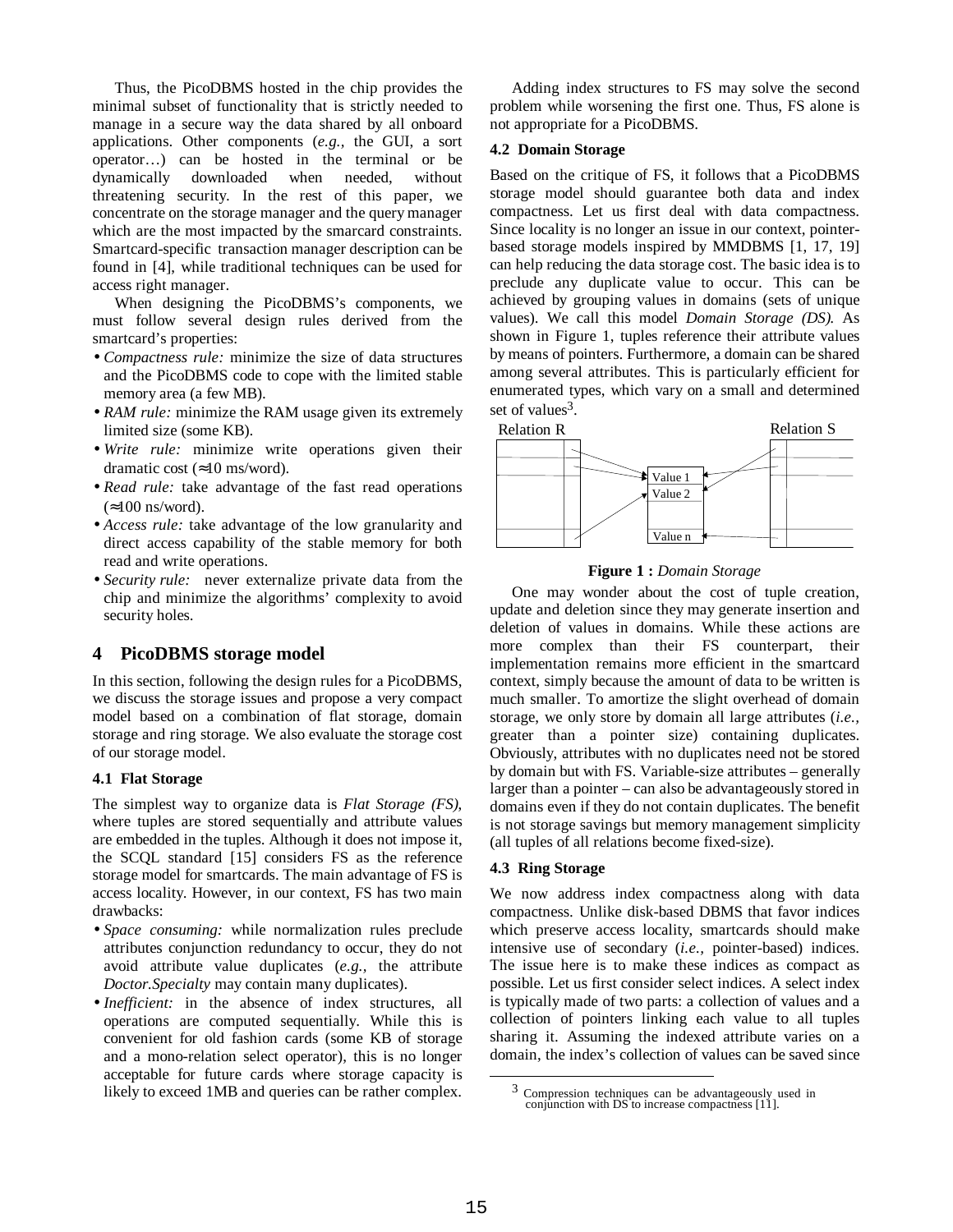it exactly corresponds to the domain extension. The extra cost incurred by the index is then reduced to the pointers linking index values to tuples.

Let us go one step further and get these pointers almost for free. The idea is to store these *value-to-tuple* pointers in place of the *tuple-to-value* pointers within the tuples (*i.e.,* pointers stored in the tuples to reference their attribute values in the domains). This yields to an index structure which makes a ring from the domain values to the tuples. Hence, we call it *Ring index* (see Figure 2(a)). But the ring index can also be used to access the domain values from the tuples and thus serve as data storage model. Thus we call *Ring Storage (RS)* the storage of a domain-based attribute indexed by a ring. The index storage cost is reduced to its lowest bound, that is, one pointer per domain value, whatever be the cardinality of the indexed relation. This important storage saving is obtained at the price of extra work for projecting a tuple to the corresponding attribute since retrieving the value of a ring stored attribute means traversing in average half of the ring (*i.e.,* up to reach the domain value).

Join indices [24] can be treated in a similar way. A join predicate of the form (*R.a=S.b*) assumes that *R.a* and *S.b* vary on the same domain. Storing both *R.a* and *S.b* by means of rings leads to define a join index. In this way, each domain value is linked by two separate rings to all tuples from *R* and *S* sharing the same join attribute value. However, most joins are performed on key attributes, *R.a* being a primary key and *S.b* being the foreign key referencing *R.a*. In our model, key attributes are not stored by domain but with FS. Nevertheless, since *R.a* is the primary key of *R*, its extension forms precisely a domain, even if not stored outside of *R*. Since attributes *S.b* take their values in *R.a*'s domain, they reference *R.a* values by means of pointers. Thus, the domain-based storage model naturally implements for free a *unidirectional join index* from *S.b* to *R.a* (*i.e.,* each *S* tuple is linked by a pointer to each *R* tuple matching with it). If traversals from *R.a* to *S.b* need be optimized too, a *bi-directional join index* is required. This can be simply achieved by defining a ring index on *S.b*. Figure 2(b) shows the resulting situation where each *R* tuple is linked by a ring to all *S* tuples matching with it and vice-versa. The cost of a bidirectional join index is restricted to a single pointer per *R* tuple, whatever be the cardinality of *S*. Note that this situation resembles the well-known Codasyl model.



**Figure 2:** *Ring Storage*

#### **4.4 Storage cost evaluation**

Our storage model combines FS, DS and RS. Thus, the issue is to determine the best storage for each attribute. If the attributes need not be indexed, the choice is obviously between FS and DS. Otherwise, the choice is between RS and FS with a traditional index. Thus, we compare the storage cost for a single attribute, indexed or not, for each alternative. We introduce the following parameters:

**CardRel:** *cardinality of the relation holding the attribute*  **a**: *average length of the attribute (expressed in bytes)* 

- **p**: *pointer size (3 bytes will be required to address "large" memory of future cards)*
- **S**: *selectivity factor of the attribute.* S=CardDom/CardRel*, where* CardDom *is the cardinality of the attribute domain extension.* S *measures the redundancy of the attribute (*i.e., *the same value appears in* 1/S *tuples).*

 $Cost(FS) = CardRel^*a$  $Cost(D S) = CardReI * p + S * CardReI * a$  $Cost(Indexed_FS) = Cost(FS) + S*CardRel*a + CardRel*p$  $Cost(R S) = Cost(D S) + S*CardRel* p$ 

The cost equality between FS and DS gives:  $S=(a-p)/a$ . The cost equality between Indexed\_FS and RS gives:  $S=a/p$ 

Figure 3(a) shows the different values of *S* and *a* for which FS and DS are equivalent. Thus, each curve divides the plan into a gain area for FS (above the curve) and a gain area for DS (under the curve). For values of *a* less than 3 (*i.e.,* the size of a pointer), FS is obviously always more compact than DS. For higher values of *a*, DS becomes rapidly more compact than FS except for high values of *S*. For instance, considering *S=0.5*, that is the same value is shared by only two tuples, DS outperforms FS for all *a* larger than 6 bytes. The higher *a* and the lower *S*, the better DS. The benefit of DS is thus particularly important for enumerated type attributes. Figure 3(b) compares Indexed\_FS with RS. The superiority of RS is obvious, except for one and two byte long key attributes. Thus, Figures 3(a) and 3(b) are guidelines for the database designer to decide how to store each attribute, by considering its size and selectivity.

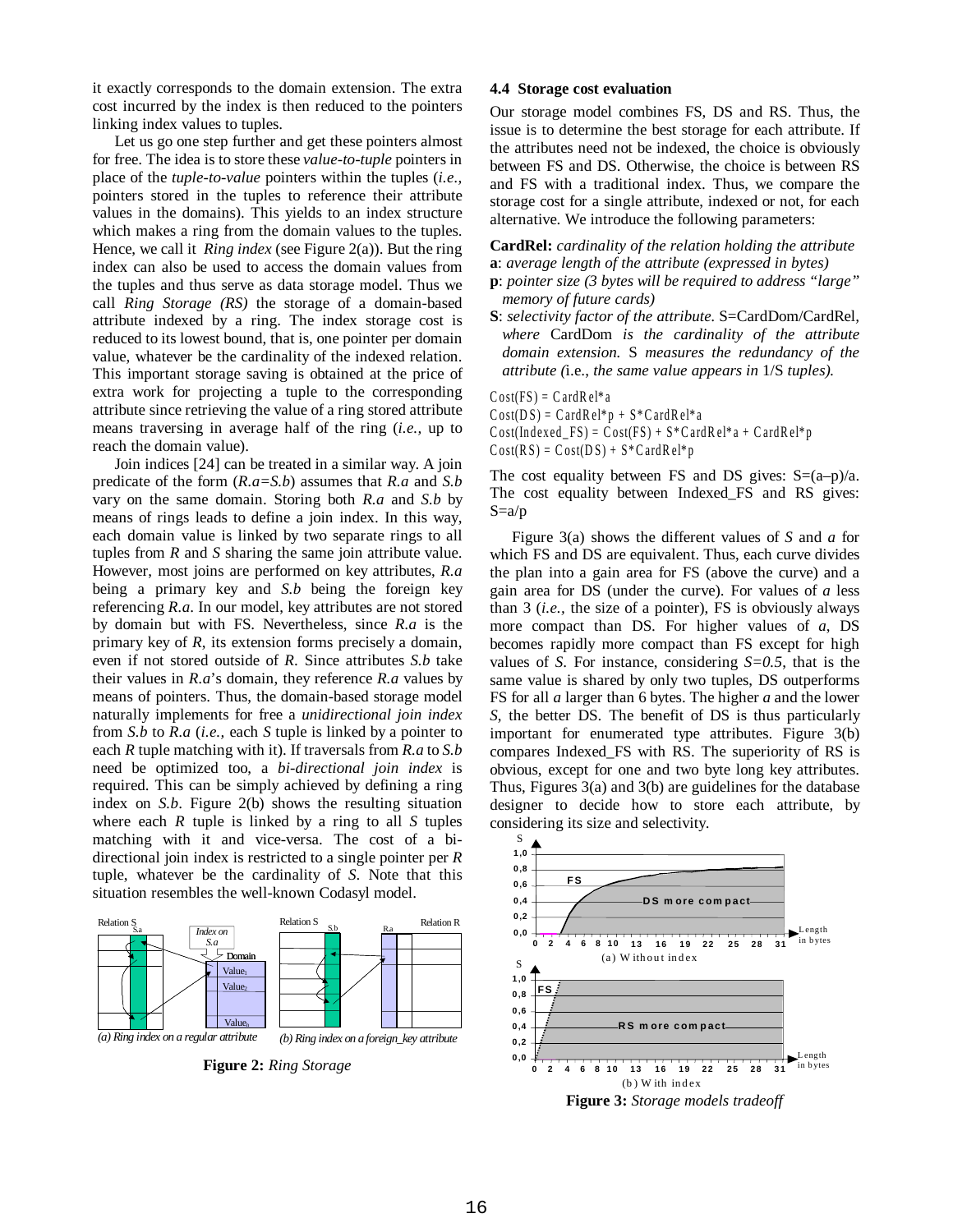## **5 Query Processing**

Traditional query processing strives to exploit large main memory for storing temporary data structures (*e.g.,* hash tables) and intermediate results. When main memory is not large enough to hold some data, state-of-the-art algorithms resort to materialization on disk to avoid memory overflow. These algorithms cannot be used for a PicoDBMS because:

- Given the write rule and the lifetime of stable memory, writes in stable memory are proscribed, even for temporary materialization;
- Dedicating a specific RAM area does not help since we cannot estimate its size a-priori. Choosing it small increases the risk of memory overflow, thereby leading to writes in stable memory. Choosing it large reduces the stable memory area, already limited in a smartcard (RAM rule). Moreover, even a large RAM area cannot guarantee that query execution will not produce memory overflow [3];
- State-of-the-art algorithms are quite sophisticated, which precludes their implementation in a PicoDBMS whose code must be simple, compact and secure (compactness and security rules).

To solve this problem, we propose query processing techniques that do not use any working RAM area nor incur any writes in stable memory. In the following, we describe these techniques for simple and complex queries, including aggregation and remove duplicates. We show the effectiveness of our solution through a performance analysis.

#### **5.1 Basic Query Execution without RAM**

We consider the execution of *SPJ* (*Select-Project-Join*) queries. Query processing is classically done in two steps. The query optimizer first generates an "optimal" *query execution plan* (*QEP*). The QEP is then executed by the query engine which implements an *execution model* and uses a library of relational operators [11]. The optimizer can consider different shapes of QEP: *left-deep*, *right-deep* or *bushy trees* (see Figure 4). In a left-deep tree, operators are executed sequentially and each intermediate result is materialized. On the contrary, right-deep trees execute operators in a pipeline fashion, thus avoiding intermediate result materialization. However, they require materializing in memory all left relations. Bushy trees offer opportunities to deal with the size of intermediate results and memory consumption.

In a PicoDBMS, the query optimizer should not consider any of these execution trees as they incur materialization. The solution is to only use pipelining with *extreme right-deep trees* where all the operators (including select) are pipelined. As left operands are always base relations, they are already materialized in stable memory, thus allowing to execute a plan with no RAM consumption. Pipeline execution can be easily achieved using the well known *Iterator Model* [11]. In this model, each operator is an *iterator* that supports three procedure calls: *open* to prepare an operator for producing an item, *next* to produce an item, and *close* to perform final cleanup. A *QEP* is activated starting at the root of the operator tree and progressing towards the leaves. The dataflow in the model is demand-driven: a child operator passes a tuple to its parent node in response to a *next* call from the parent.



**Figure 4:** *Several execution trees for query Q1* 

Let us now detail how select, project and join are performed. These operators can be executed either sequentially or with a ring index. Given the access rule, the use of indices seems always to be the right choice. However, extreme right-deep trees allow to speed-up a single select on the first base relation (*e.g., Drug.type* in our example) but using a ring index on the other selected attributes (*e.g., Visit.date*) may slow down execution as the ring need be traversed to retrieve their value. Project operators are pushed up to the tree since no materialization occurs. Note that the final project incurs an additional cost in case of ring attributes. Without indices, joining relations is done by a nested-loop algorithm since no other join technique can be applied without ad-hoc structures (*e.g.,*  hash tables) and/or working area (*e.g.,* sorting). The cost of indexed joins depends on the way indices are traversed. Consider the indexed join between *Doctor* (*n* tuples) and *Visit* (*m* tuples) on their key attribute. Assuming a unidirectional index, the join cost is proportional to *n\*m*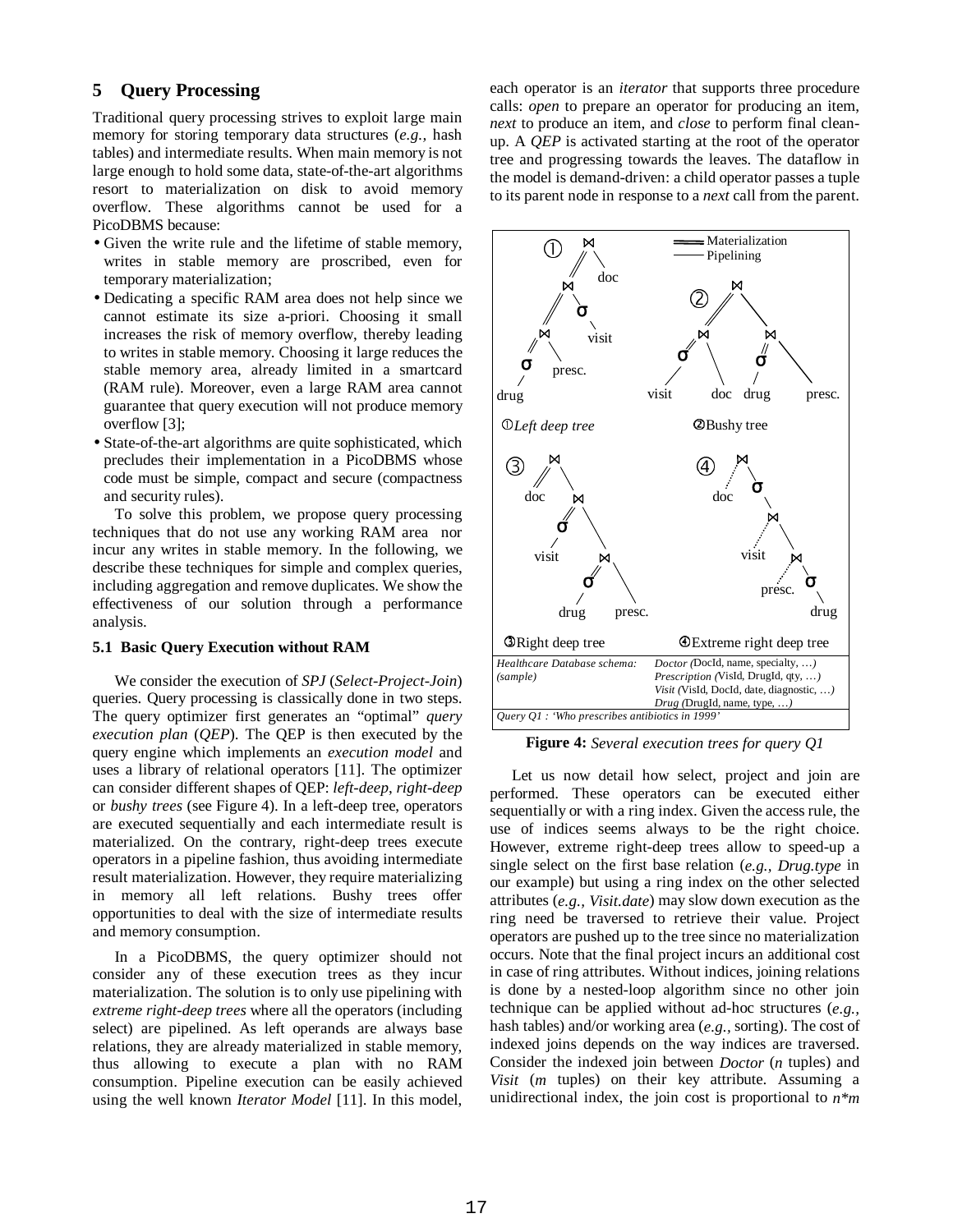starting with *Doctor* and to *m* starting with *Visit*. Assuming now a bi-directional index, the join cost becomes proportional to *n+m* starting with *Doctor* and to *m²/2n* starting with *Visit* (retrieving the doctor associated to each visit incurs traversing half of a ring in average). In the latter case, a naïve nested loop join can be more efficient if the ring cardinality is greater than the target relation cardinality (*i.e.*, when  $m>n^2$ ). In that case, the database designer must clearly choose a unidirectional index between the two relations.

#### **5.2 Complex Query Execution without RAM**

We now consider the execution of aggregate, sort and duplicate removal operators. At a first look, pipeline execution is not compatible with these operators which are classically performed on materialized intermediate results. Such materialization cannot occur either in the smartcard due to the RAM rule or in the terminal due to the security rule. Note that sorting can be done in the terminal since the output order of the result tuples is not significant, *i.e.,* depends on the DBMS algorithms.

We propose a solution to the above problem by exploiting two properties: (i) aggregate and duplicate removal can be done in pipeline if the incoming tuples are yet grouped by distinct values and (ii) pipeline operators are order-preserving since they consume (and produce) tuples in the arrival order. Thus, enforcing an adequate consumption order at the leaf of the execution tree allows pipelined aggregation and duplicate removal. For instance, the extreme right deep tree of Figure 4 delivers the tuples naturally grouped by *Drug.id*, thus allowing group queries on that attribute.

Let us consider now query Q2 of Figure 5. As pictured, executing Q2 in pipeline requires rearranging the execution tree so that relation *Doctor* is explored first. Since *Doctor* contains distinct doctors, the tuples arriving to the *count* operator are naturally grouped by doctors.

The case of Q3 is harder. As the data must be grouped by *type of drugs* rather than by *Drug.id*, an additional join is required between relation *Drug* and domain *drug.type*. Domain values being unique, this join produces the tuples in the adequate order. If domain *Drug.type* does not exist, an operator must be introduced to sort relation *Drug* in pipeline*.* This can be done by performing *n* passes on *Drug*  where *n* is the number of distinct values of *Drug.type*.

The case of Q4 is even trickier. The result must be grouped on two attributes (*Doctor.id* and *Drug.type*), introducing the need to start the tree with both relations! The solution is to insert a Cartesian product operator at the leaf of the tree in order to produce tuples ordered by *Doctor.id* and *Drug.type*. In this particular case, the query response time should be approximately *n* times greater than the same query without the 'group by' clause, where *n* is the number of distinct *types of drugs*.

Q5 retrieves the distinct couples of *doctor* and *type of prescribed drugs*. This query can be made similar to Q4 by

expressing the distinct clause as an aggregate without function (*i.e.*, the query "*select distinct*  $a_1, \ldots, a_n$  *from ...*" is equivalent to "*select*  $a_1$ , ...,  $a_n$  *from* ... *group by*  $a_1$ ,..,  $a_n$ "). The unique difference is that the computation for a given group (*i.e., distinct result tuple*) can stop as soon as one tuple has been produced.



**Figure 5:** *Four 'complex' query execution plans* 

#### **5.3 Performance Evaluation**

Our proposed query engine can handle fairly complex queries, taking advantage of the read and access rules<sup>4</sup> while satisfying the compactness, write, RAM and security rules. We now evaluate whether the PicoDBMS performance matches the smartcard application's requirements, that is any query issued by the application can be performed in reasonable time (*i.e.,* may not exceed the user patience). Since the PicoDBMS code's simplicity is an important consideration to conform to the compactness and security rules, we must also evaluate which acceleration techniques (*i.e.,* ring indices, query optimization) are really mandatory. For instance, an accelerator reducing the response time from 10 ms to 1 ms

 <sup>4</sup> With traditional DBMS, such techniques will induce so many disk accesses that the system would thrash!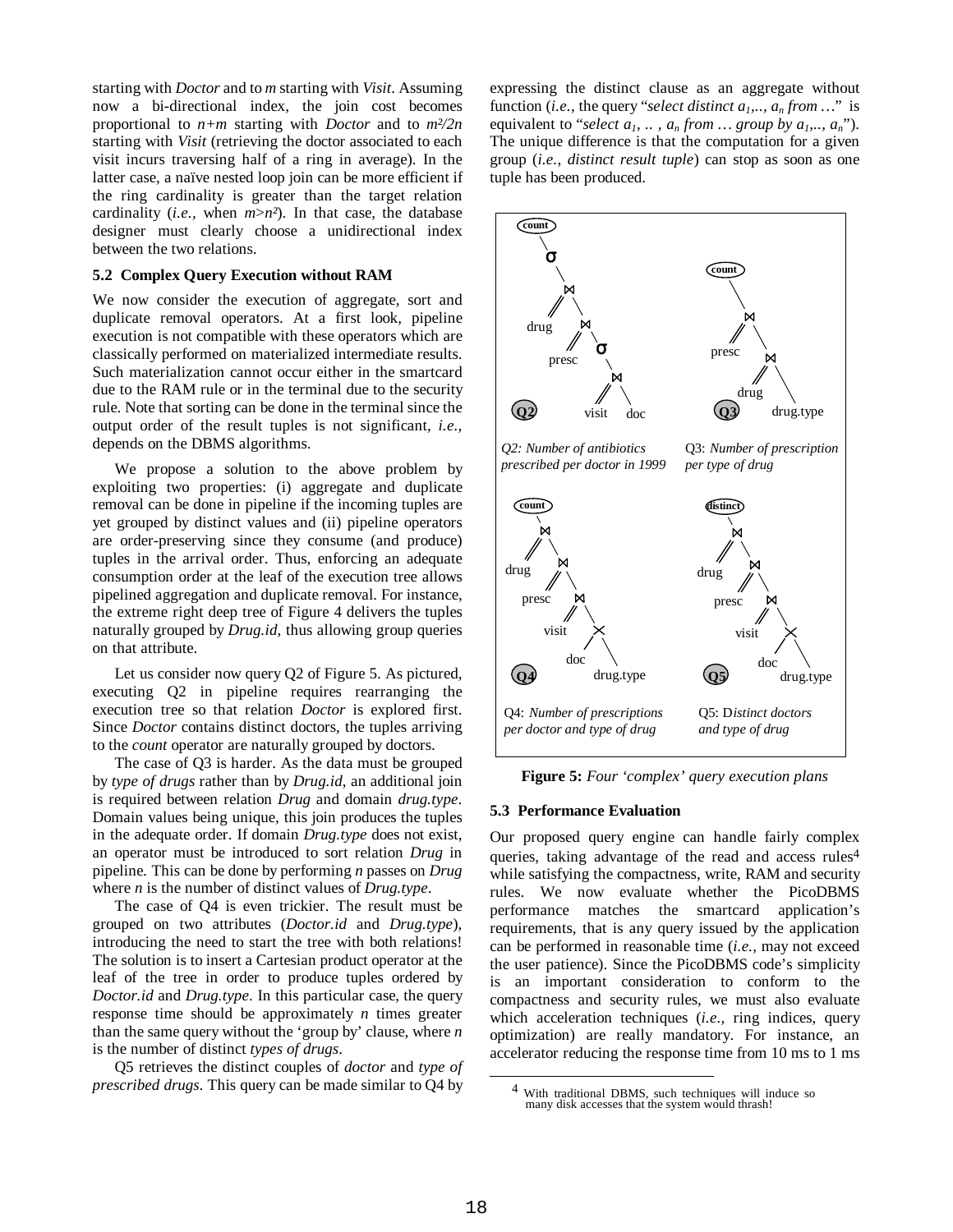is useless in the smartcard context<sup>5</sup>. Thus, unlike traditional performance evaluation, our major concern is on absolute rather than relative performance.

Evaluating absolute response time is complex in the smartcard environment because all platform parameters (*e.g.,* processor speed, caching strategy, RAM and EEPROM speed) strongly impact the measurements<sup>6</sup>. Measuring the performance of our PicoDBMS on Bull's smartcard technology is attractive but introduces two problems. First, Bull's smartcards compatible with database applications are still prototypes [23]. Second, we are interested in providing the most general conclusions (*i.e.,* as independent as possible of smartcard architectures). Therefore, we prefer to measure our query engine on two old-fashion computers (a PC 486/25Mhz and a Sun SparcStation  $1+$ ) which we felt roughly similar to forthcoming smartcard architectures. For each computer, we vary the system parameters (clock frequency, cache) and perform the experimentation tests. The performance ratios between all configurations were roughly constant, the slowest configuration (Intel 486 with no cache) performing 8 times worse than the fastest (RISC with cache). In the following, we present response times for the slowest architecture to check the viability of our solutions in the worst environment.



**Figure 7:** *Performance results for query Q4*

We generated three instances of a simplified healthcare database: the *small, medium and large* databases containing respectively (10, 30, 50) doctors, (100, 500, 1000) visits, (300, 2000, 5000) prescriptions and (40, 120, 200) drugs. Although we tested several queries, we describe below only the two most significant. Query Q1, which contains 3 joins and 2 selects on *Visit* and *Drug* (with selectivities of 20% and 5%) is representative of medium-complexity queries. Query Q4, which performs an aggregate on two attributes and requires the introduction of a Cartesian product, is representative of complex queries. For each query, we measure the performance for all possible query execution plans, varying the storage choices (with and without select and join ring indices). Figures 6 and 7 show the results for both best and worst plans on databases built with or without join indices.

Considering SPJ queries, the PicoDBMS performance clearly matches the application's requirements as soon as join rings are used. Indeed, the performance with join rings is at most 146 ms for the largest database and with the worst execution plan. With small databases, all the acceleration techniques can be discarded, while with larger ones, join rings remain necessary to obtain good response time. In that case, the absolute gain (110 ms) between the best and the worst plan does not justify the use of a query optimizer.

The performance of aggregate queries is clearly worst because they introduce a Cartesian product at the leaf of the execution tree. Join rings are useful for medium and large databases. With large databases, the optimizer turns out to be necessary since the worst execution plan with join rings achieves a rather long response time (20,6 s).

The influence of ring indices for selects (not shown) is insignificant. Depending on the selectivity, it can bring slight improvement or overhead on the results. Although it may achieve an important relative speed-up for the select itself, the absolute gain is not significant considering the small influence of select on the global query execution cost (which is not the case in disk-based DBMS). Select ring indices are however useful for queries with aggregates or duplicate removal, that can result in a join between a relation and the domain attribute. In that case, the select index plays the role of a join index, thereby generating a significant gain on large relations and large domains.

Thus, this performance evaluation shows that our approach is feasible and that join indices are mandatory in all cases while query optimization turns out to be useful only with large databases and complex queries.

## **6 Conclusion**

As smartcards become more and more versatile, multiapplications and powerful, the need for database techniques arises. However, smartcards have severe hardware limitations which make traditional database technology irrelevant. The major problem is scaling down database techniques so they perform well under these limitations. In this paper, we addressed this problem and

 <sup>5</sup> With traditional DBMS, such acceleration can improve the transactional throughput.

<sup>6</sup> With traditional DBMS, very slow disk access allows to ignore finer parameters.